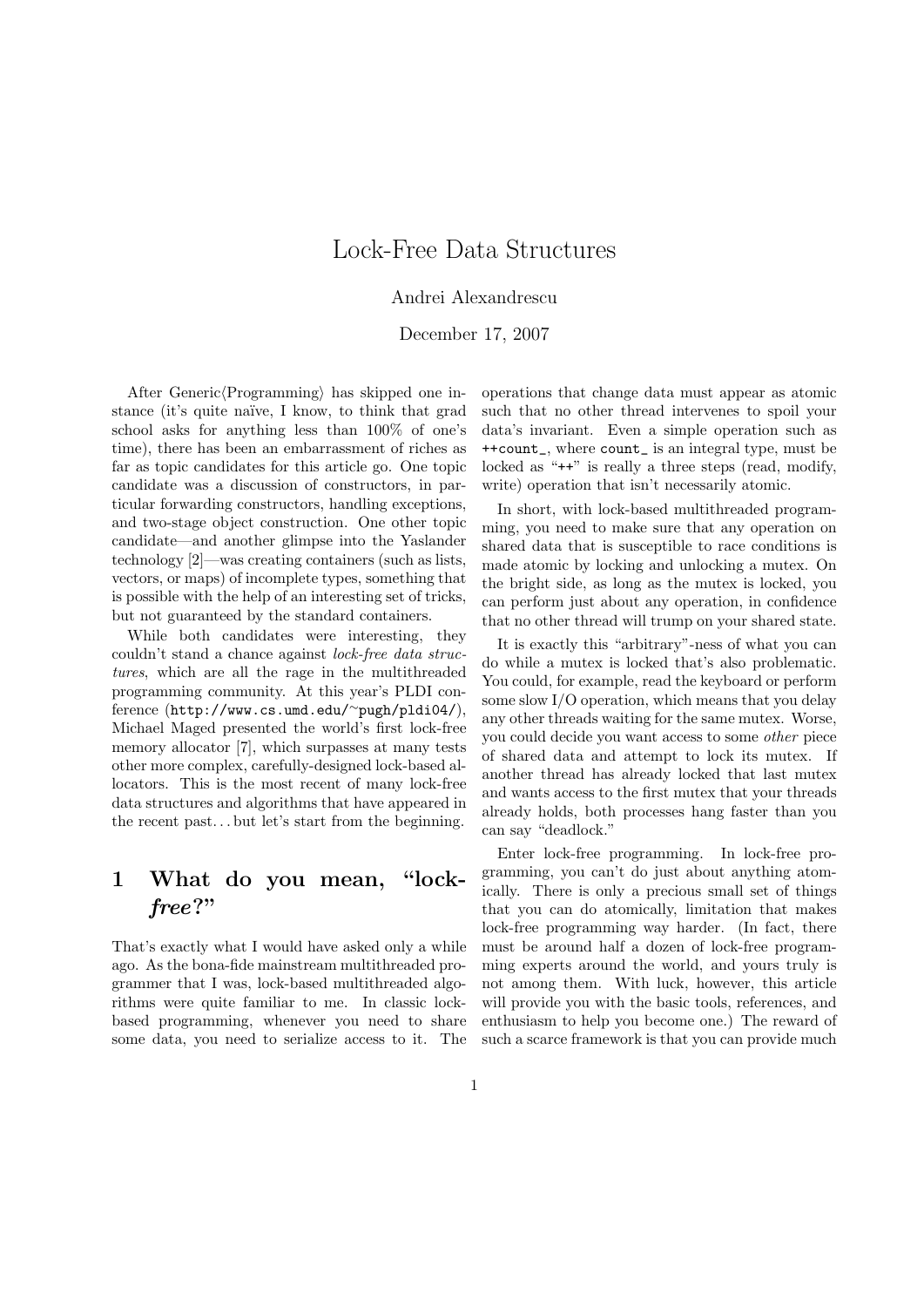better guarantees about thread progress and the interaction between threads. But what's that "small set of things" that you can do atomically in lock-free programming? In fact, what would be the minimal set of atomic primitives that would allow implementing any lock-free algorithm—if there's such a set?

If you believe that's a fundamental enough question to award a prize to the answerer, so did others. In 2003, Maurice Herlihy was awarded the Edsger W. Dijkstra Prize in Distributed Computing for his seminal 1991 paper "Wait-Free Synchronization" (see http://www.podc.org/dijkstra/2003. html, which includes a link to the paper, too). In his tour-de-force paper, Herlihy proves which primitives are good and which are bad for building lock-free data structures. That brought some seemingly hot hardware architectures to instant obsolescence, while clarifying what synchronization primitives should be implemented in future hardware.

For example, Herlihy's paper gave impossiblity results, showing that atomic operations such as test-and-set, swap, fetch-and-add, or even atomic queues (!) are insufficient for properly synchronizing more than two threads. (That's quite surprising because queues with atomic push and pop operations would seem to provide quite a powerful abstraction.) On the bright side, Herlihy also gave universality results, proving that some very simple constructs are enough for implementing any lock-free algorithm for any number of threads.

The simplest and most popular universal primitive, and the one that we'll use throughout, is the compare-and-swap (CAS) operation:

```
template <class T>
bool CAS(T* addr, T exp, T val) {
  if (*addr == exp) { }*addr = val;return true;
  }
 return false;
}
```
CAS compares the content of a memory address with an expected value, and if the comparison succeeds, replaces the content with a new value. The entire procedure is atomic.

Many modern processors implement CAS or equivalent primitives for different bit lengths (reason for which we've made it a template, assuming an implementation uses metaprogramming to restrict possible Ts). As a rule of thumb, the more bits a CAS can compare-and-swap atomically, the easier it is to implement lock-free data structures with it. Most of today's 32-bit processors implement 64-bit CAS; for example, Intel's assembler calls it CMPXCHG8 (you gotta love those assembler mnemonics).

### 2 A Word of Caution

Usually a  $C++$  article is accompanied by  $C++$  code snippets and examples. Ideally, that code is standard  $C_{++}$ , and Generic(Programming) strives to live up to that ideal.

When writing about multithreaded code, giving standard C++ code samples is simply impossible. Threads don't exist in standard C++, and you can't code something that doesn't exist. Therefore, this article's code is really "pseudocode" and not meant as standard C++ code meant for portable compilation.

Take memory barriers for example. Real code would need to be either assembly language translations of the algorithms described herein, or at least sprinkle C++ code with some so-called "memorybarriers"—processor-dependent magic that forces proper ordering of memory reads and writes. This article doesn't want to spread itself too thin by explaining memory barriers in addition to lock-free data structures. If you are interested, you may want to refer to Butenhof's excellent book [3] or to a short introduction [6]. For the purposes of this article, we can just assume that the compiler doesn't do funky optimizations (such as eliminating some "redundant" variable reads, a valid optimization under a single-thread assumption). Technically, that's called a "sequentially consistent" model in which reads and writes are performed in the exact order in which the source code does them.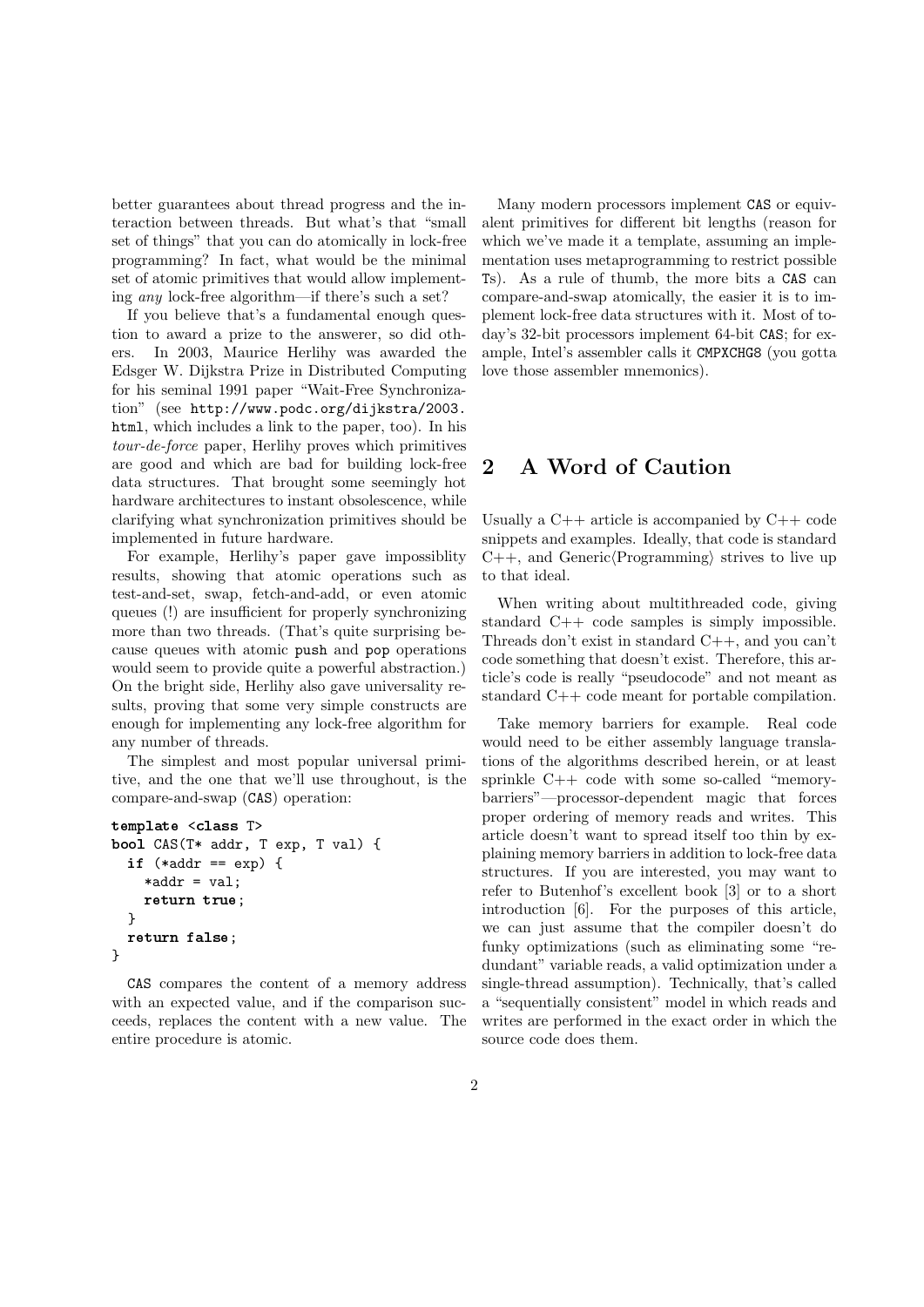## 3 Wait-Free and Lock-Free versus Locked

To clarify terms, let's provide a few definitions. A "wait-free" procedure is one that can complete in a finite number of steps, regardless of the relative speeds of other threads.

A "lock-free" procedure guarantees progress of at least one of the threads executing the procedure. That means, some threads can be delayed arbitrarily, but it is guaranteed that at least one thread of all makes progress at each step. Statistically, in a lock-free procedure, all threads will make progress.

Lock-based programs can't provide any of the above guarantees. If any thread is delayed while holding a lock to a mutex, progress cannot be made by threads that wait for the same mutex; and in the general case, locked algorithms are prey to deadlock each waits for a mutex locked by the other—and livelock—each tries to dodge the other's locking behavior, just like two dudes in the hallway trying to go past one another but end up doing that social dance of swinging left and right in synchronicity. We humans are pretty good at ending that with a laugh; processors, however, often enjoy doing it til rebooting sets them apart.

Wait-free and lock-free algorithms enjoy more advantages derived from their definitions:

- *Thread-killing immunity:* any thread forcefully killed in the system won't delay other threads.
- *Signal immunity:* Traditionally, routines such as malloc can't be called during signals or asynchronous interrupts. This is because the interrupt might occur right while the routine holds some lock. With lock-free routines, there's no such problem anymore: threads can freely interleave execution.
- *Priority inversion immunity:* Priority inversion occurs when a low-priority thread holds a lock to a mutex needed by a high-priority thread, case in which CPU resources must be traded for locking privileges. This is tricky and must be provided by the OS kernel. Wait-free and lock-free algorithms are immune to such problems.

Now that introductions have been made, let's analyze a lock-free implementation of a small design.

## 4 A Lock-Free WRRM Map

Column writing offers the perk of defining acronyms, so let's define WRRM ("Write Rarely Read Many") maps as maps that are read a lot more times than they are mutated. Examples include object factories [1], many instances of the Observer design pattern [5], mappings of currency names to exchange rates that are looked up many, many times but are updated only by a comparatively slow stream, and various other look-up tables.

WRRM maps can be implemented via std::map or the post-standard hash\_map, but as Modern C++ Design argues, assoc\_vector (a sorted vector or pairs) is a good candidate for WRRM maps because it trades update speed for lookup speed. Whatever structure is used, our lock-free aspect is orthogonal on it; we'll just call our back-end Map<Key, Value>. Also, we don't care about the iteration aspect that maps provide; we treat the maps as tables that provide means to lookup a key or update a key-value pair.

To recap how a "lockful" implementation would look like, we'd combine a Map object with a Mutex object like so:

```
// A lockful implementation of WRRMMap
template <class K, class V>
class WRRMMap {
  Mutex mtx_;
  Map<K, V> map_;
public:
  V Lookup(const K& k) {
    Lock lock(mtx_);
    return map_[k];
  }
  void Update(const K& k,
      const V& v) {
    Lock lock(mtx_);
    map_.insert(make_pair(k, v));
  }
};
```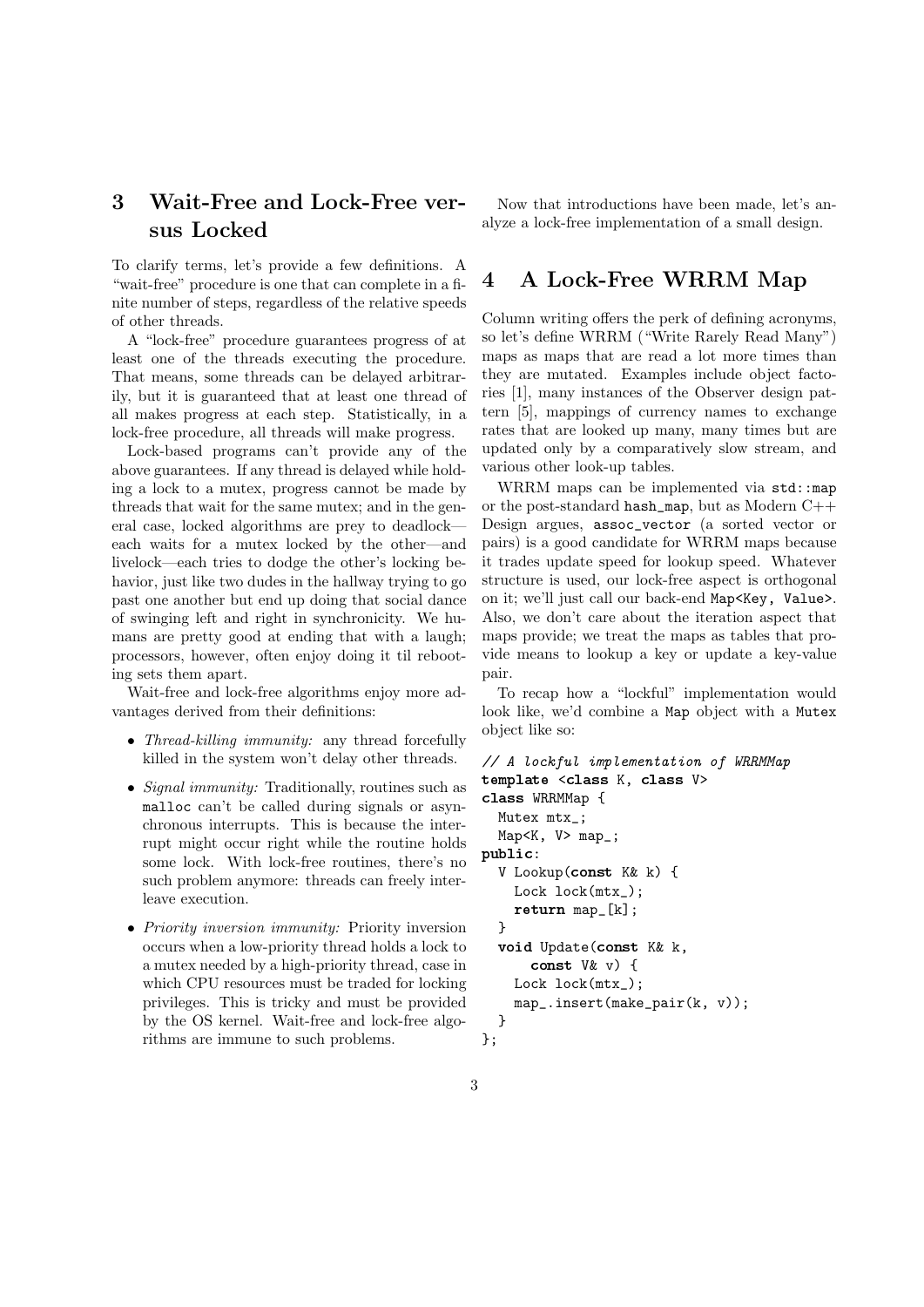Rock-solid—but at a cost. Every lookup locks and unlocks the Mutex, although (1) parallel lookups don't need to interlock, and (2) by the spec, Update is much less often called than Lookup. Ouch! Let's now try to provide a better WRRMMap implementation.

## 5 Garbage Collector, Where Are Thou?

Our first shot at implementing a lock-free WRRMMap rests on the following idea:

- Reads have no locking at all.
- Updates make a copy of the entire map, update the copy, then try to CAS it with the old map. While the CAS operation does not succeed, the copy/update/CAS process is tried again in a loop.
- Because CAS is limited in how many bytes it can swap, we store the Map as a pointer and not as a direct member of WRRMMap.

```
// 1st lock-free implementation of WRRMMap
// Works only if you have GC
template <class K, class V>
class WRRMMap {
  Map<K, V>* pMap_;
public:
  V Lookup(const K& k) {
    // Look, ma, no lock
    return (*pMap_)[k];
  }
  void Update(const K& k,
      const V& v) {
    Map<K, V>* pNew = 0;
    do {
      Map < K, V > * pOld = pMap;
      delete pNew;
      pNew = new Map<K, V>(*pOld);
      pNew->insert(make_pair(k, v));
    } while (!CAS(&pMap_, pOld, pNew));
    // DON'T delete pMap_;
  }
};
```
It works! In a loop, the Update routine makes a full-blown copy of the map, adds the new entry to it, and then attempts to swap the pointers. It is important to do CAS and not a simple assignment; otherwise, the following sequence of events could corrupt our map:

- Thread A copies the map;
- Thread B copies the map as well and adds an entry;
- Thread A adds some other entry;
- Thread A replaces the map with its version of the map—a version that does not contain whatever B added.

With CAS, things work pretty neatly because each thread says something like, "assuming the map hasn't changed since I last looked at it, copy it. Otherwise, I'll start all over again."

Note that this makes Update lock-free but not wait-free by our definitions above. If many threads call Update concurrently, any particular thread might loop indefinitely, but at all times some thread will be guaranteed to update the structure successfully, thus global progress is being made at each step. Luckily, Lookup is wait-free.

In a garbage-collected environment, we'd be done, and this article would end in an upbeat note. Without garbage collection, however, there is much, much pain to come (for one thing, you have to read more of my writing). This is because we cannot simply dispose the old pMap\_ willy-nilly; what if, just as we are trying to delete it, some many other threads are frantically looking for things inside pMap\_ via the Lookup function? You see, a garbage collector would have access to all threads' data and private stacks; it would have a good perspective on when the unused pMap\_ pointers aren't perused anymore, and would nicely scavenge them. Without a garbage collector, things get harder. Much harder, actually, and it turns out that deterministic memory freeing is quite a fundamental problem in lock-free data structures.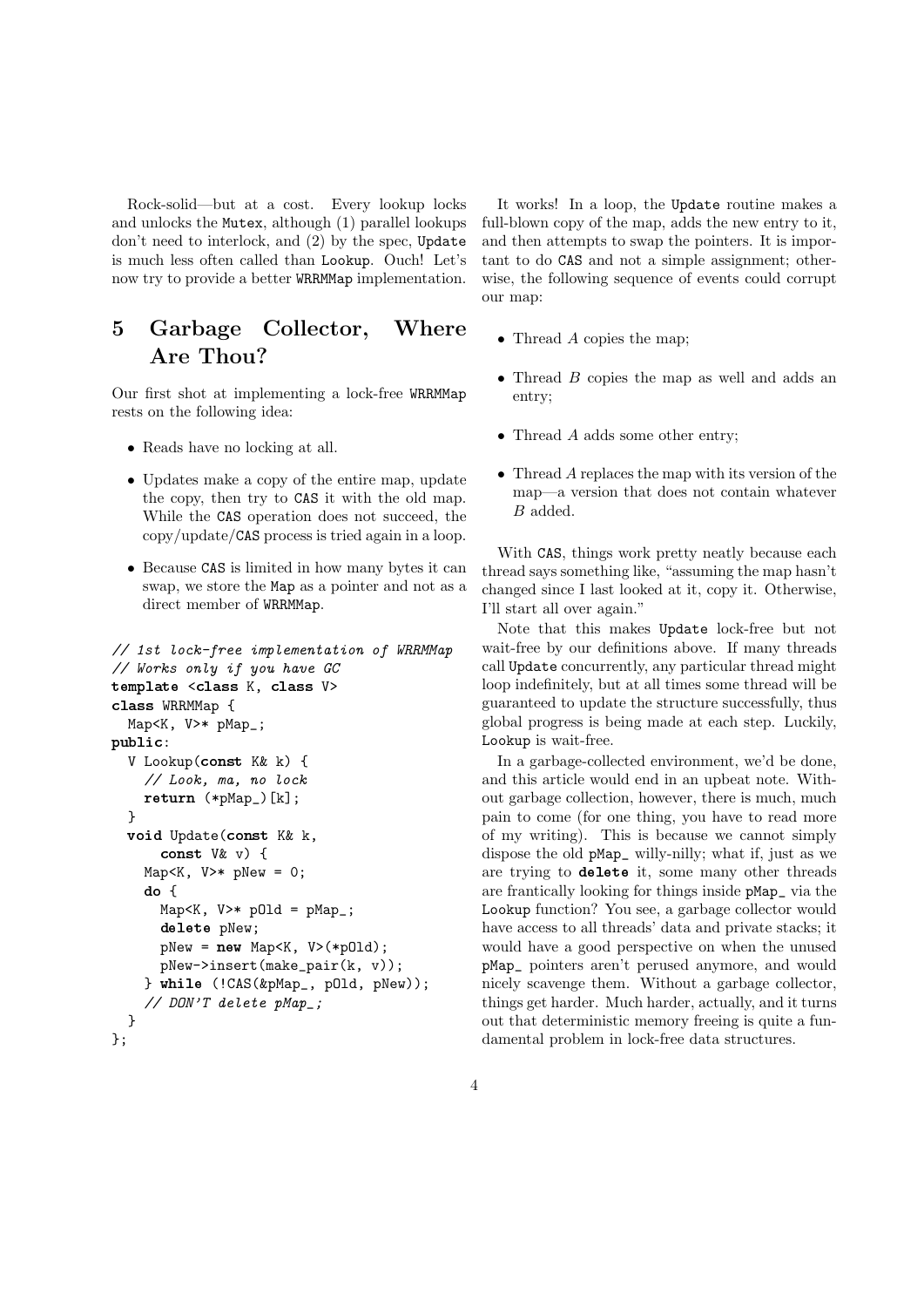#### 6 Write-Locked WRRM Maps

To understand the viciousness of our adversary, it is instructive to first try a classic reference-counting implementation and see where it fails. So, let's think of associating a reference count with the pointer to map, and have WRRMMap store a pointer to the thuslyformed structure:

```
template <class K, class V>
class WRRMMap {
 typedef std::pair<Map<K, V>*,
    unsigned> Data;
 Data* pData_;
  ...
};
```
Sweet. Now, Lookup increments pData\_->second, searches through the map all it wants, then decrements pData\_->second. When the reference count hits zero, pData\_->first can be deleted, and then so can pData\_ itself. Sounds foolproof, except. . .

Except it's "foolful" (or whatever the antonym to "foolproof" is). Imagine that right at the time some thread notices the refcount is zero and proceeds on deleting pData\_, another thread. . . no, better: a bazillion threads have just loaded the moribund pData\_ and are about to read through it! No matter how smart a scheme is, it will hit this fundamental catch-22: to read the pointer to the data, one needs to increment a reference count; but the counter must be part of the data itself, so it can't be read without accessing the pointer first. It's like an electric fence that has the turn-off button up on top of it: to safely climb the fence you need to disable it first, but to disable it you need to climb it.

So let's think of other ways to delete the old map properly. One solution would be to wait, then delete. You see, the old pMap\_ objects will be looked up by less and less threads as processor eons (milliseconds) go by; this is because new lookups will use the new maps; as soon that the lookups that were active between the CAS finish, the pMap\_ is ready to go to Hades. Therefore, a solution would be to queue up old pMap\_ values to some "boa serpent" thread that, in a loop, sleeps for, say, 200 milliseconds, then wakes up and deletes the least recent map, to go back to sleep for digestion.

This is not a theoretically safe solution (although it practically could well be within bounds). One nasty thing is that if, for whatever reason, a lookup thread is delayed a lot, the boa serpent thread can delete the map under that thread's feet. This could be solved by always assignining the boa serpent thread a lower priority than any other's, but as a whole the solution has a stench with it that is hard to remove. If you agree with me that it's hard to defend this technique with a straight face, let's move on.

Other solutions [4] rely on an extended DCAS atomic instruction, which is able to compare-andswap two non-contiguous words in memory:

```
template <class T1, class T2>
bool DCAS(T1* p1, T2* p2,
    T1 e1, T2 e2,
    T1 v1, T2 v2) {
  if (*p1 == e1 \& k * p2 == e2) {
    *pi = v1; *p2 = v2;
    return true;
  }
  return false;
}
```
Naturally, the two locations would be the pointer and the reference count itself. DCAS has been implemented (very inefficiently) by the Motorola 68040 processors, but not by other processors. Because of that, DCAS-based solutions are considered of primarily theoretical value.

The first shot we'll take at a solution with deterministic destruction is to rely on the less-demanding CAS2. As mentioned before, many 32-bit machines implement a 64-bit CAS, often dubbed as CAS2. (Because it only operates on contiguous words, CAS2 is obviously less powerful than DCAS.) For starters, we'll store the reference count next to the pointer that it guards:

```
template <class K, class V>
class WRRMMap {
  typedef std::pair<Map<K, V>*,
    unsigned> Data;
  Data data_;
  ...
```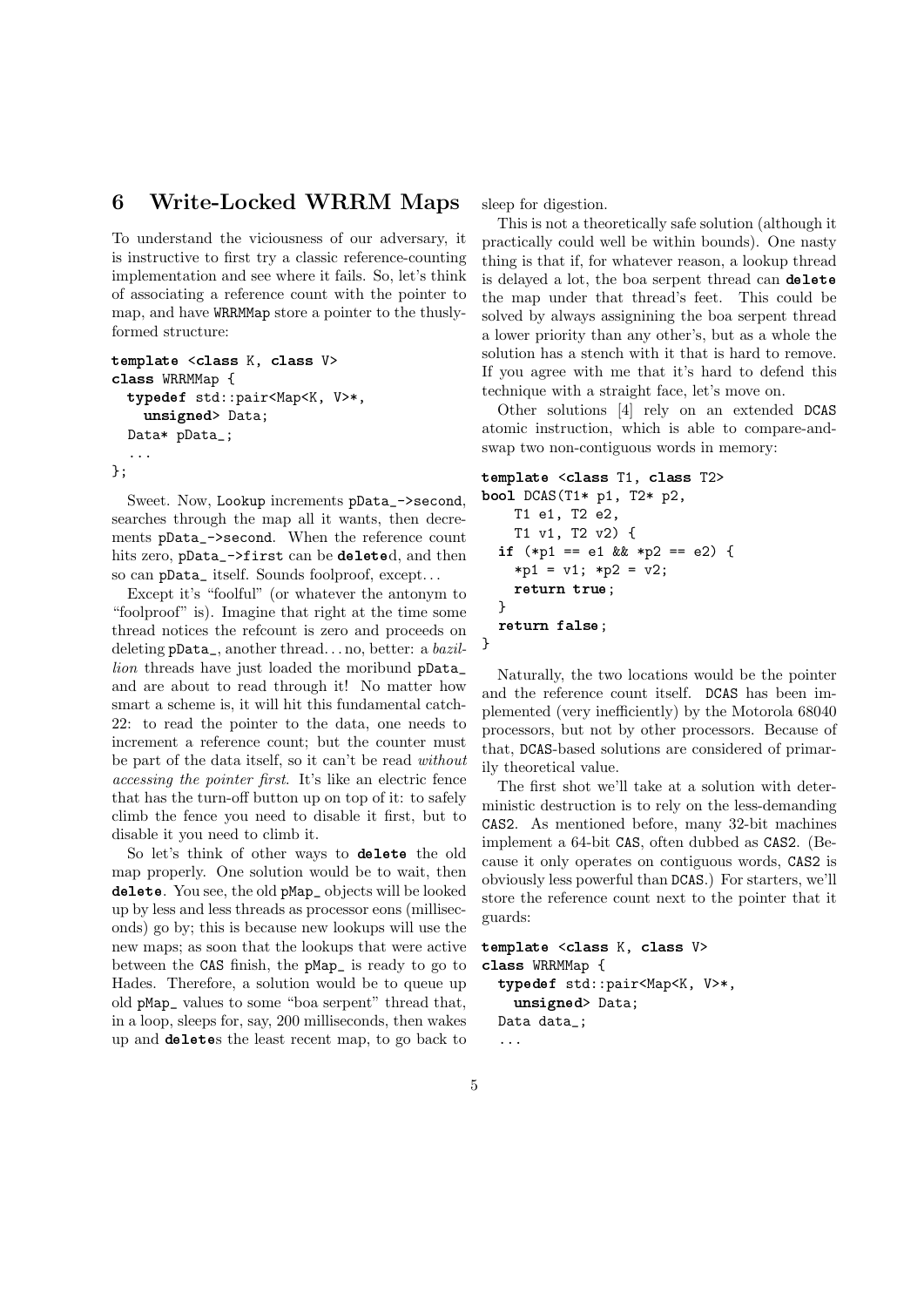#### };

(Notice that this time we store the count next to the pointer that it protects, and this rids us of the catch-22 problem mentioned earlier. We'll see the cost of this setup in a minute.)

Then, we modify Lookup to increment the reference count before accessing the map, and decrement it after. In the following code snippets, we will ignore exception safety issues (which can be taken care of with standard techniques) for the sake of brevity.

```
V Lookup(const K& k) {
  Data old;
  Data fresh;
  do {
    old = data;
    {\tt fresh} = {\tt old};++fresh.second;
  } while (!CAS(&data_, old, fresh));
  V temp = (*fresh.first)[k];
  do {
    old = data;
    fresh = old;
    --fresh.second;
  } while (!CAS(&data_, old, fresh));
  return temp;
}
```
Finally, Update replaces the map with a new one but only in the window of opportunity when the reference count is 1.

```
void Update(const K& k,
    const V& v) {
 Data old;
 Data fresh;
 old.second = 1;
 fresh.first = 0;
 fresh.second = 1;
 Map<K, V>* last = 0;
 do {
    old.first = data_.first;
    if (last != old.first) {
      delete fresh.first;
      fresh.first =
        new Map<K, V>(old.first);
      fresh.first->insert(
```

```
make\_pair(k, v));last = old.first;
    }
  } while (!CAS(&data_, old, fresh));
  delete old.first; // whew
}
```
Here's how Update works. We have the bynow-familiar old and fresh variables. But this time old.second (the count) is never assigned from data\_.second; it is always 1. That means, Update will loop until it has a window of opportunity of replacing a pointer with a counter of 1, with another pointer having a counter of 1. In plain English, the loop says "I'll replace the old map with a new, updated one, and I'll be on lookout for any other updates of the map, but I'll only do the replacement when the reference count of the existing map is one." The variable last and its associated code are only one optimization: avoid rebuilding the map over and over again if the old map hasn't been replaced (only the count).

Neat, huh? Not that much. Update is now locked: it will need to wait for all Lookups to finish before it has a chance to update the map. Gone with the wind are all the nice properties of lockfree data structures. In particular, it is very easy to starve Update to death: just look up the map at a high-enough rate—and the reference count will never go down to one. So what we really have so far is not a WRRM (Write-Rarely-Read-Many) map, but a WRRMBNTM (Write-Rarely-Read-Many-But-Not-Too-Many) one instead.

### 7 Conclusions

Lock-free data structures are very promising. They exhibit good properties with regards to thread killing, priority inversion, and signal safety. They never deadlock or livelock. In tests, recent lock-free data structures surpass their locked counterparts by a large margin.

However, lock-free programming is tricky especially with regards to memory deallocation. A garbage collected environment is a plus because it has the means to stop and inspect all threads, but if